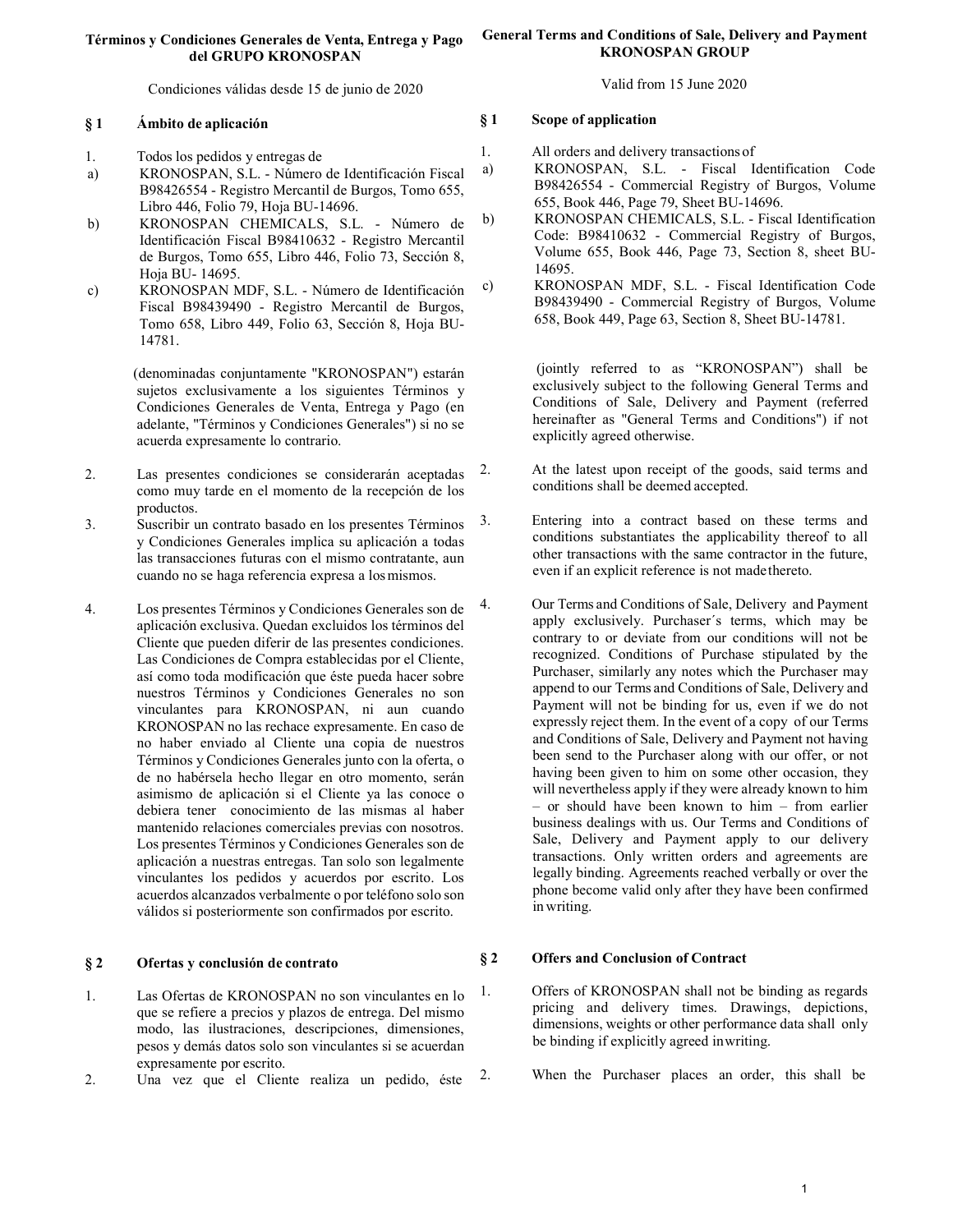constituye una oferta en firme por su parte. Como vendedor, KRONOSPAN podrá aceptar el pedido en un plazo de dos semanas mediante el envío de una confirmación de pedido al Cliente.

3. El Acuerdo de Compra se considera concluido si viene acompañado por la confirmación de pedido por escrito por parte de KRONOSPAN.

# § 3 Precios y Condiciones de Pago

- 1. Los precios serán siempre ex-works a no ser que se acuerde de otra manera y no incluyen transporte, aduanas, tasas de importación, cargas accesorias; los precios incluyen el impuesto del valor añadido. Los cambios en precios se aplican a todas las entregas desde la fecha en que KRONOSPAN lo comunique.
- 2. En caso de que en el periodo entre la conclusión del contrato y la entrega de los bienes los precios de materia prima, salarios y/u otras circunstancias económicas que tengan una repercusión en el precio cambien en perjuicio de KRONOSPAN, KRONOSPAN estará autorizado a ajustar los precios correspondientes a dichos cambios.
- 3. El pago de todas las facturas se efectuará por el Cliente a su recepción, si no se acuerda de otra manera. Todos los pagos se realizarán en euros.
- 4. Si el Cliente incurre en demora de pago pierde el derecho a cualesquiera descuentos pactados, abonos por volumen de ventas, reembolso de transporte y cualesquiera otros reembolsos concedidos. La demora de pago también autoriza a KRONOSPAN a hacer inmediatamente pagaderas todas las facturas emitidas y pendientes de pago, todo coste de retirada en el que se incurra, así como los costes de notificaciones y honorarios de abogados. Del mismo modo, nos reservamos el derecho de suspender cualquier entrega pendiente. En caso de retrasos en el pago, se le aplica al Cliente un interés de demora del 0,05% diario, conservando KRONOSPAN el derecho a realizar cualquier otra reclamación que sea procedente.
- 5. Si tras la celebración del contrato aparecen dudas razonables sobre la solvencia o situación crediticia del Cliente o si se tiene conocimiento de las mismas en una fecha posterior aunque éstas ya existieran, KRONOSPAN tendrá derecho a solicitar el pago por adelantado o la presentación de garantías adecuadas por parte del Cliente antes de la entrega. De lo contrario, podemos resolver el contrato y reclamar la compensación de todos los gastos en los que se haya incurrido, así como revocar los aplazamientos de pago concedidos y exigir el pago inmediato de cantidades pendientes de pago. Sin la correspondiente cobertura de riesgo, no será de aplicación ningún compromiso de entrega ni precio fijado.
- 6. Independientemente de los puntos en conflicto, KRONOSPAN podrá compensar los pagos recibidos contra las deudas más antiguas e informar al Cliente de la naturaleza de cualquier compensación. Si ya se ha incurrido en costes e intereses, KRONOSPAN podrá aplicar los pagos recibidos en primer lugar a los costes, en segundo lugar a los intereses y finalmente a la deuda principal.
- 7. El Cliente solo está autorizado a compensación, retención o descuento, aun cuando se hayan notificado

considered a binding offer on the part of the Purchaser. As Seller, KRONOSPAN may accept this offer within a period of 2 weeks by sending the Purchaser an order confirmation.

3. A Purchasing Agreement shall be deemed concluded by written order confirmation of KRONOSPAN.

# § 3 Prices and Payment Conditions

- 1. The prices are ex-factory unless otherwise agreed and do not include freight, customs, import duties, ancillary levies; prices include statutory value added tax. Price changes apply for all deliveries as of the date communicated by KRONOSPAN.
- 2. In the event that during the period between conclusion of the contract and delivery the raw material prices, wages and/or other circumstances impacting the prices, change to the disadvantage of KRONOSPAN, KRONOSPAN shall be entitled to adjust the prices corresponding to such changes.
- 3. Invoices of KRONOSPAN shall be paid upon receipt, if not agreed otherwise. All payments shall be exclusively effected in EURO.
- 4. In case of delayed payment the Purchaser automatically forfeits any promised rebates, turnover bonuses, freight refunds or any similar price concessions. Furthermore in all such cases Kronospan is also entitled to demand immediate payment of all accounts otherwise not yet due plus all collection costs so far incurred, the costs of reminders and solicitors' fees in particular, and to cancel any pending deliveries to the purchaser in question. In the event the Purchaser defaults payment, the Purchaser shall pay default interest in the amount of 0.05 percent for each day of delay. Further claims of KRONOSPAN shall remain unaffected thereby.
- 5. If, after the closing of a contract circumstances arise which give us reason to doubt either the solvency or the creditworthiness of the purchaser, alternatively, if the purchaser's solvency or creditworthiness were in doubt at the time of the closing of the sales contract, but we only became aware of this later, we shall be entitled full payment in cash or the giving of suitable security by the customer prior to delivery. Failing this, we shall be entitled to withdraw from contract and to demand commensurate compensation for all expenses incurred, furthermore, to revoke any deferred payment terms already allowed, and to demand the immediate payment of all open accounts. In case of inadequate insurance cover, any delivery obligations and fixed prices will not apply.
- 6. Despite of any conflicting determinations, KRONOSPAN shall be entitled to initially offset payments against the older debts and shall notify the Purchaser of the nature of any offset. If costs and interest have already accrued, KRONOSPAN shall be entitled to have payment initially offset against the costs, then against the interest and finally against the main debt.
- 7. The Purchaser shall only be entitled to offset, hold back or reduce payment, even if defects have been notified or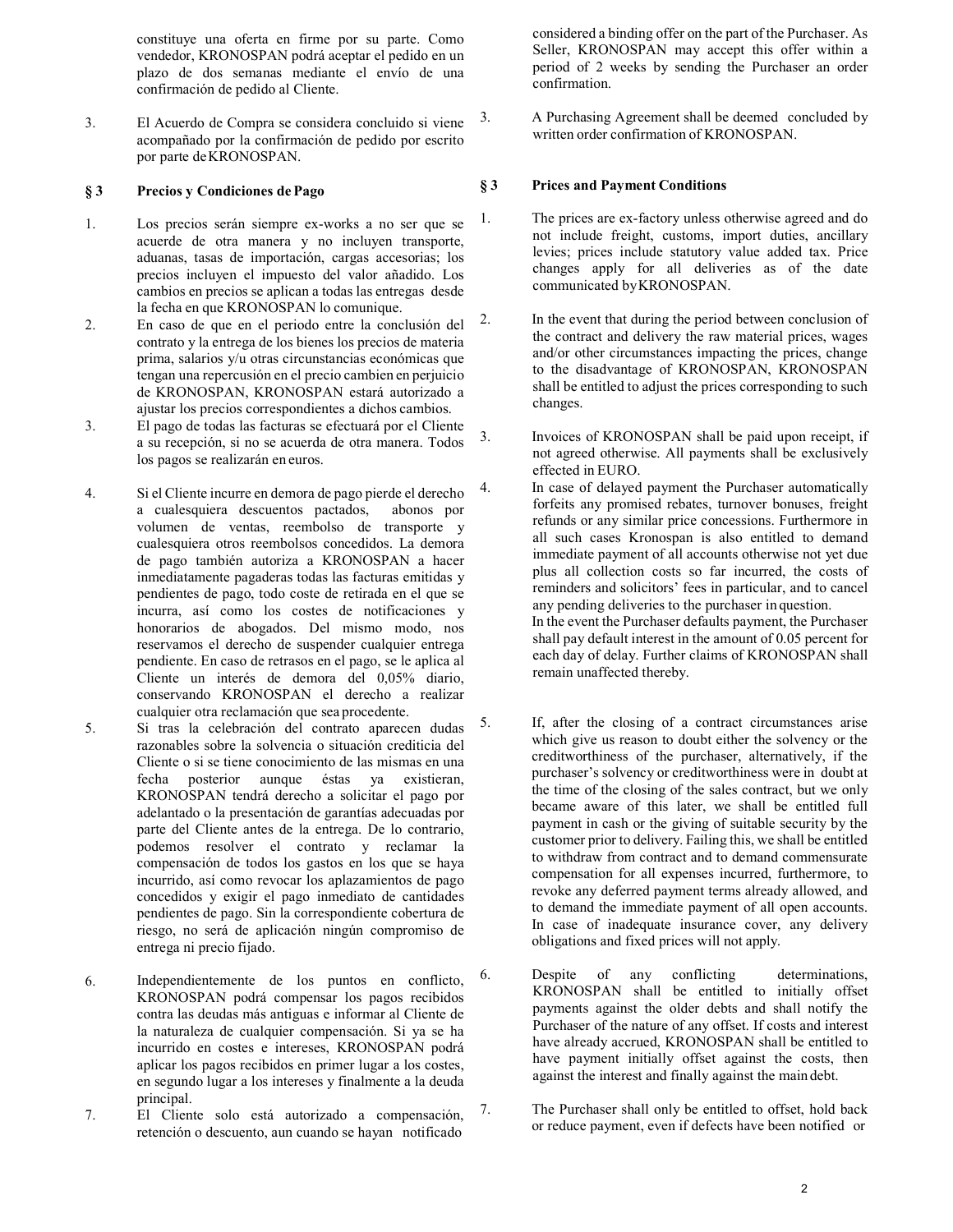defectos o interpuesto reclamaciones, si este derecho le ha sido reconocido por medio de sentencia firme dictada por un tribunal competente o no son discutidas.

8. KRONOSPAN podrá compensar sus reclamaciones así como las de las sociedades de su grupo, según este término se define en el Artículo 42 del Código de Comercio frente a las reclamaciones del Cliente. El Cliente acepta que cualquier otro tipo de ingreso se compensará del mismo modo.

## § 4 Envíos y Condiciones de Envío

- 1. Las entregas son siempre ex-works, salvo acuerdo individual en contrario..
- 2. Las condiciones de entrega (si difieren de las previstas en el Artículo 4 Párrafo1) así como la forma, modalidad y embalaje se realizarán del modo que KRONOSPAN decida, salvo acuerdo expreso en otro sentido.
- 3. KRONOSPAN podrá resolver el contrato si el Cliente no presenta a tiempo las garantías de pago acordadas, en concreto si no existe suficiente cobertura de riesgo.
- 4. Las fechas de entrega previstas se especificarán en la confirmación de pedido o se acordarán por escrito y se cumplen en la medida de lo posible. Si se sobrepasa la fecha de entrega en más de dos semanas, el Cliente tendrá derecho a fijar por escrito un nuevo plazo de entrega. Si no se realiza la entrega dos semanas después de este periodo, el Cliente puede resolver el contrato. Dicha resolución debe notificarse por escrito. No existe derecho a resolución del contrato si KRONOSPAN no ha podido cumplir la segunda fecha de entrega por circunstancias ajenas a KRONOSPAN y es razonable esperar del Cliente que se adhiera a este acuerdo.
- 5. KRONOSPAN no estará vinculado por ninguna de sus 5. obligaciones durante el tiempo que se dé una circunstancia fuera de su control que impida a KRONOSPAN dicho cumplimiento (Fuerza Mayor) incluyendo, sin limitación: incapacidad para suministrarse de materia prima o conseguir medio de transporte, incendios, explosiones, terremotos, sequías, maremotos e inundaciones, guerras y enfrentamientos (declaradas o no), invasión, acciones de enemigos extranjeros, movilización, requisa o embargo; rebelión, revolución, insurrección o dictadura militar, usurpación de poder, guerra civil, cualquier amenaza relacionada con la radioactividad, toxicidad, explosiones o cualquier otra amenaza o acontecimiento peligroso; motín, revuelta, huelgas, ralentizaciones, cierres patronales o alteraciones en la producción de cualquier tipo; así como cualquier otro hecho o acontecimiento, incluso si no se indica expresamente en este documento, que esté fuera del control de KRONOSPAN y sea impredecible, o si fuera predecible, inevitable. Las fechas de entrega acordadas se prolongarán por el periodo en el que exista Fuerza Mayor. El Cliente no puede rechazar las entregas por retraso debido a circunstancias de Fuerza Mayor.
- 6. KRONOSPAN se reserva el derecho a realizar entregas o servicios parciales, y el Cliente lo acepta expresamente.
- 7. En caso de entregas bajo pedido, el cliente debe hacerse cargo de la mercancía en la fecha establecida en la confirmación de pedido, y, si ésta no existiera, en un

counterclaims asserted, if the counterclaims have been finally and conclusively been established by a competent court of law or are undisputed.

8. KRONOSPAN may offset its claims as well as claims of associated persons of KRONOSPAN in the sense of Article 42 of the Code of Commerce against claims of the Purchaser. The Purchaser agrees that dissimilar takings may also be offset the same way.

# § 4 Delivery and Delivery Terms

- 1. Deliveries shall be affected ex works, unless otherwise agreed in an individual contract.
- 2. Delivery terms (if differing from Article 4 Paragraph 1) as well as form, modality and scope of packaging are in the sole discretion of KRONOSPAN, if not explicitly agreed otherwise.
- 3. KRONOSPAN may rescind the contract if the agreed payment securities are not presented in time by the Purchaser, in particular if no sufficient trade credit insurance coverage is given..
- 4. Foreseen delivery dates shall be specified in the order confirmation or shall be agreed in written form and will be complied with to the extent possible. If a delivery date is exceeded by more than 2 (two) weeks, the Purchaser shall be entitled to set KRONOSPAN in writing an adequate subsequent period of time for due delivery. If delivery shall not be made within 2 weeks from expiry of the subsequent period of time, the Purchaser shall be entitled to rescind the contract. The right of rescission of contract needs to be declared in written form. The right of rescission of the contract shall not exist if KRONOSPAN has been unable to comply with the subsequent period of time set for delivery because of circumstances for which KRONOSPAN is not responsible and it is reasonable to expect from the Purchaser to adhere to the contract.
	- 5. Kronospan shall be discharged any of its obligations for the period of the existence of an event beyond the control of Kronospan, which prevents KRONOSPAN complying with the respective obligation, (Force Majeure), including but not limited to: inability to provide raw materials and transportation means, fires, explosions, earthquakes, drought, tidal waves and floods; war and hostilities (whether declared or not declared), invasion, act of foreign enemies, mobilisation, requisition, or embargo; rebellion, revolution, insurrection, or military dictatorship, usurped power, or civil war; any threat related to or event of radioactivity, toxicity, explosions or any other hazardous threat or event; riot, commotion, strikes, go slows, lockouts or production disorder of any kind; as well as any other event or occurrence even if not expressly stated herein that stands beyond the control of KRONOSPAN and was unforeseeable or if foreseeable was unavoidable. Delivery deadlines agreed shall be extended by the period of the existence of the circumstances of Force Majeure. The Purchaser shall not have the right to reject the deliveries because of delay due to circumstances of Force Majeure.
- 6. KRONOSPAN shall be entitled (and the Purchaser expressly accepts it) to effect partial deliveries and partial performance of services.
- 7. In case of order on call, the Purchaser promises to off-take the goods to the due date determined in the order confirmation, in lack thereof at the latest 28 calendar days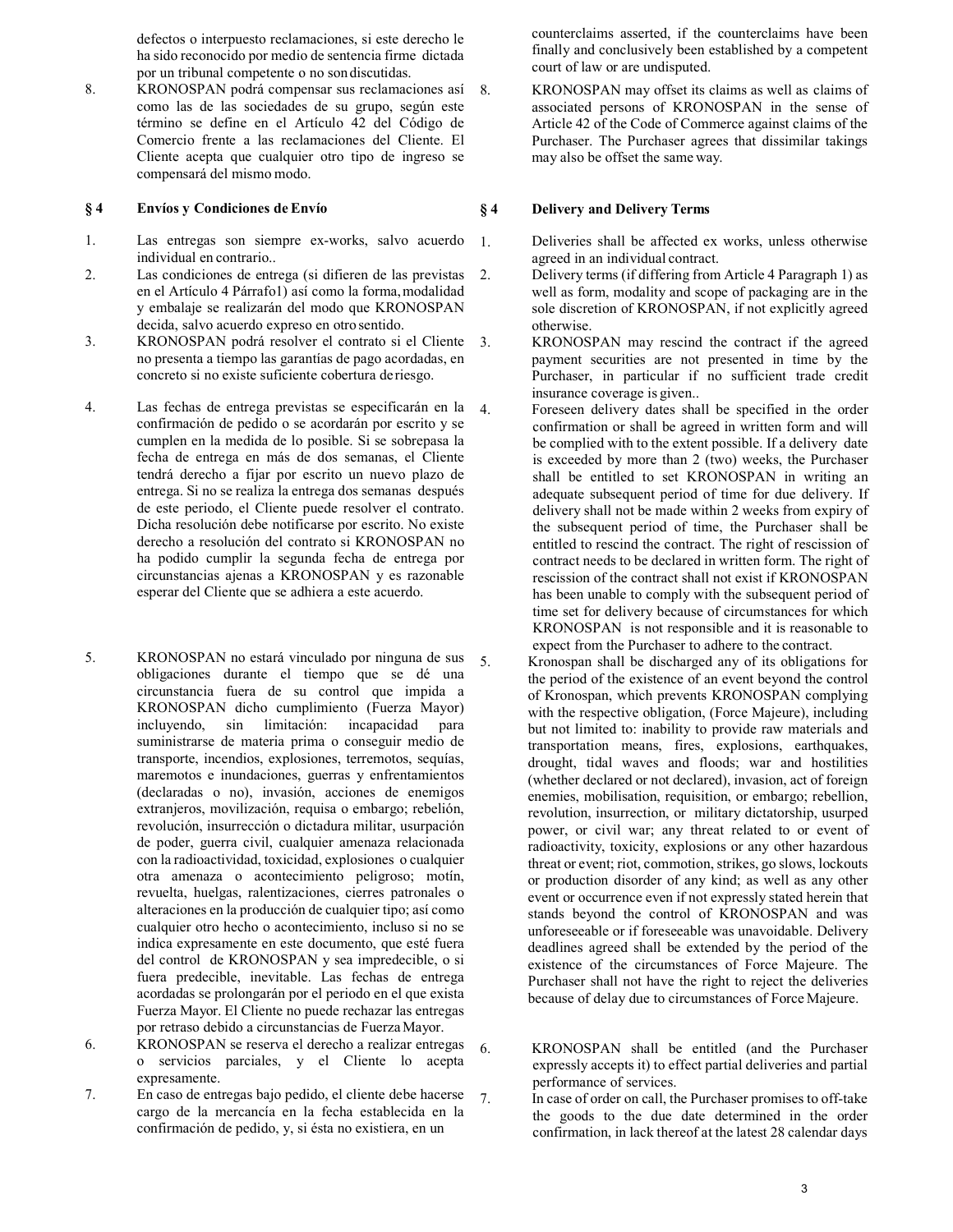máximo de 28 días naturales desde que se informe de que está lista. De lo contrario, el material se enviará automáticamente y/o si se rechaza, a elección de KRONOSPAN, será almacenado en las instalaciones de KRONOSPAN con un coste de 3€m3/día (incluido el IVA) o colocado en un almacenamiento público, corriendo los gastos a costa del Cliente. La entrega se considerará efectuada.

# § 5 Transmisión de riesgos

- 1. El riesgo de pérdida accidental del material recae sobre el Cliente en todos los casos desde el momento en que se entrega el envío a la persona responsable del transporte o cuando haya abandonado el almacén de KRONSOPAN con el objeto de entregarse. En particular, sin limitación esto es de aplicación en caso de entregas con "flete pagado por adelantado".
- 2. En caso de que no se pueda efectuar el envío dentro del periodo de entrega acordado por circunstancias ajenas a KRONOSPAN, el riesgo de pérdida accidental de la mercancía se transmite al Cliente con el aviso de la disponibilidad para el envío.
- 3. El Cliente está obligado a recepcionar la mercancía en la fecha acordada. En caso contrario, KRONOSPAN aplicará gastos de almacenamiento de mercado desde el día siguiente a la fecha en la que el Cliente tendría que haber recepcionado la mercancía, pero en ningún caso inferiores a 3€/m<sup>3</sup> /día (IVA incluido). Dicho almacenamiento no constituye un depósito de acuerdo con el Artículo 339 del Código de Comercio y, por lo tanto, no supone ninguna obligación para KRONOSPAN.

Sin perjuicio de lo anterior, pasados 30 días naturales desde que el Cliente tendría que haber recibido la mercancía y en el caso de pedidos de mercancía no incluida en el programa express de KRONOSPAN, KRONOSPAN podrá, previa comunicación al Cliente, entregar la mercancía al Cliente en el lugar acordado al realizar el pedido, estando el Cliente obligado a recepcionar dicha mercancía sin demora alguna. Cualquier gasto, daño o perjuicio que KRONOSPAN pueda sufrir por la falta de recepción serán de cuenta del Cliente.

# § 6 Garantía; periodo de limitación

- 1. El Cliente debe notificar por escrito a KRONOSPAN los defectos evidentes y otros defectos en el momento de la recepción y nunca más tarde de 24 horas desde la recepción de la mercancía. En dichos casos el cliente debe anotar los defectos en el albarán o en los documentos de transporte correspondientes tales como CMR/CIM y realizar fotografías que evidencien los defectos, y enviar a KRONOSPAN posteriormente dicha documentación. Los defectos no aparentes incluso tras la verificación de las mercancías deben ser notificados a KRONOSPAN en el momento en que sean detectados y nunca en un plazo superior a 24 horas. Será así mismo de aplicación en caso de entregas erróneas y discrepancias en cantidad. De no respetarse el periodo de notificación, el Cliente pierde la garantía y cualquier derecho de reclamación.
- 2. Antes de utilizar los productos, el Cliente debe verificar su adecuación a los fines previstos aun cuando se hayan suministrado muestras del material.
- 3. Diferencias menores en dimensiones y formato de los Productos no autorizan al Cliente a realizar reclamaciones por defectos. Las posibles discrepancias

from notice of completion. Otherwise, the goods shall be automatically delivered and/or if refused, at KRONOSPAN's choice been stored at KRONOSPAN premises at a fee of  $3 \text{ E/m}$ 3/day (incl. statutory VAT) and truck load or placed in public storage at the expense of the Purchaser. Delivery will be regarded as having been effected.

# § 5 Transfer of risk

1. The risk of accidental loss of the goods shall pass over to the Purchaser in all cases as soon as the consignment is handed over to the party effecting the transport or has left KRONOSPAN's warehouse for dispatch purposes. This shall in particular, without limitation, apply in the case of deliveries "freight prepaid".

If dispatch cannot be carried out within the agreed delivery period for reasons for which KRONOSPAN is not responsible, the risk of accidental loss of the goods shall pass over to the Purchaser upon its receipt of the notification of readiness for dispatch.

The Purchaser is obliged to offtake the goods up to the agreed date, otherwise KRONOSPAN will charge customary warehousing costs according to the actual costs since the day after the date when the Client when the Client should have offtaken the goods, but in any case not less than  $3 \frac{\epsilon}{m^3}$ /day (incl. statutory VAT). For the sake of clarity, it is stated that this warehousing by KRONOSPAN does not constitute a deposit under Article 339 of the Code of Commerce and, thus, no liability may arise for KRONOSPAN from this warehousing. Without prejudice of the above, 30 calendar days after the date when the Client should have offtaken the goods and for those goods not included in KRONOSPAN express program, KRONOSPAN shall be entitled, once notified to the Client, to deliver the goods to the Client in the place agreed in the order; the Client shall be obliged to receive the goods with no delay. Any cost or damage caused to KRONOSPAN due to the lack of reception by the Client will be reimbursed by the Client.

# § 6 Warranty. Period of Limitation

1. Any obvious defects as well as any other defects, which become apparent following a proper inspection of the goods, are to be reported to KRONOSPAN in writing by the purchaser immediately upon receipt of the goods but not later than within 24 hours. In such cases the Purchaser must note down the defects on the delivery note or the respective transport documents such as CMR/CIM and take pictures evidencing the defects, which documents the Purchaser also sends to Kronospan. Any defects of a type not apparent even after an orderly inspection of the goods must be reported to KRONOSPAN immediately following their discovery but not later than within 24 hours. The same applies with regard to complaints of incorrect deliveries and shortfalls in delivered quantities. Failure to comply with this reporting procedure will result in the lapsing of the guarantee or other claims.

- 2. The Purchaser shall be obliged prior to processing the delivered goods, to inspect them for their suitability for the purposes of use even if samples of goods have been supplied.
- 3. Minor discrepancies in dimensions and formats shall not entitle the Purchaser to raise complaints for defects. Potential discrepancies listed in the relevant quality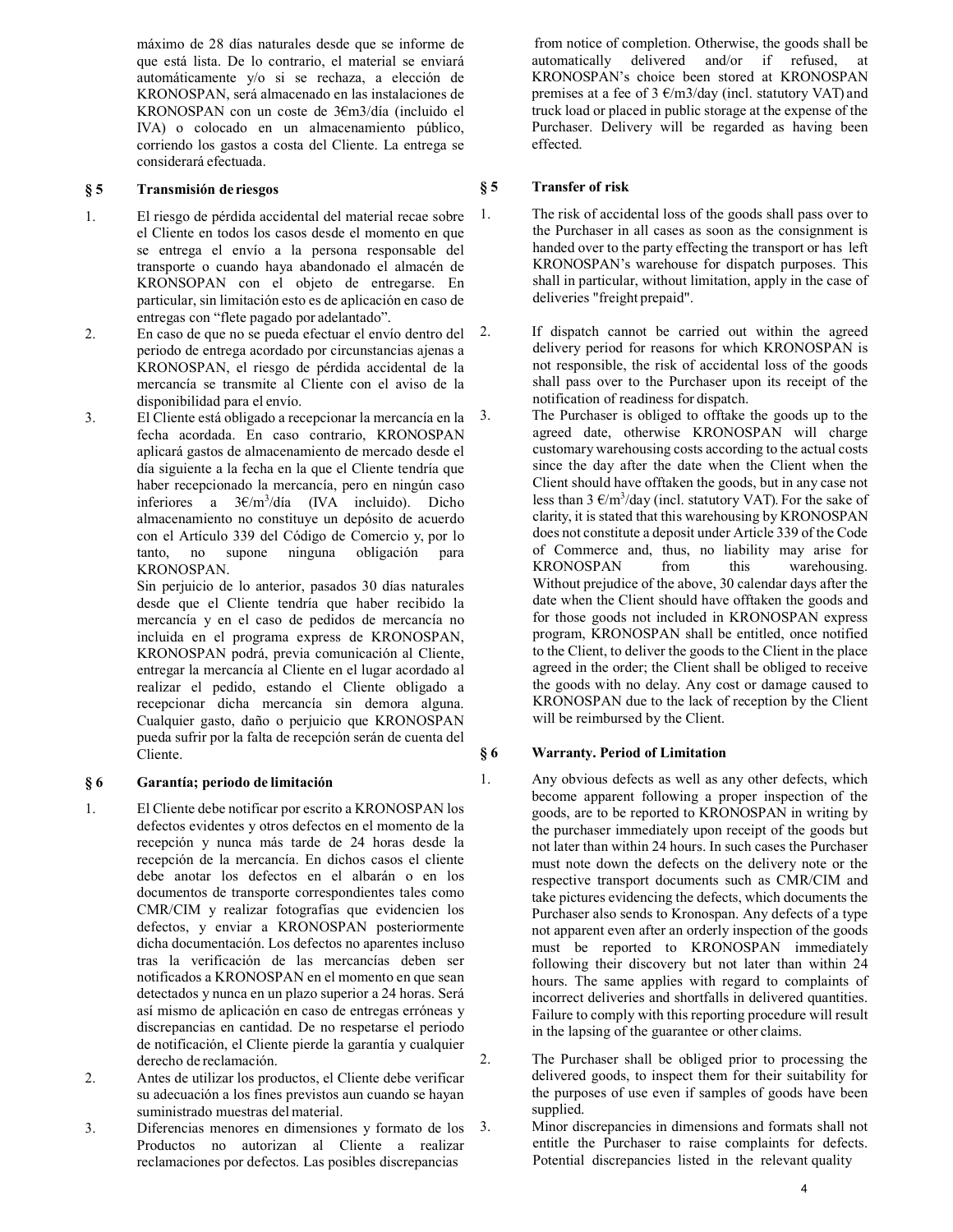enumeradas en las regulaciones técnicas conocidas por el Cliente están en consonancia con el contrato y no supondrán un incumplimiento. El Cliente puede realizar reclamaciones por defectos cuando éstas superen en un 4% el valor de la mercancía sin ser inferior a 50 euros en ningún caso. Para pedidos de paneles cortados a medida, las discrepancias en número de piezas hasta un 10% con respecto a la cantidad solicitada por el Cliente serán aceptadas por el Cliente y no supondrán un incumplimiento del Contrato. En cualquier otro caso, el Cliente acepta una tolerancia de +/- 8% de la cantidad solicitada para un pedido concreto. En estos casos la entrega se considerará cumplida.

- 4. Solo se pueden reclamar productos de primera clase que no se hayan vendido como parte de una promoción y que puedan ser verificados o devueltos. Será condición previa a la existencia de obligaciones relativas a la garantía por parte de KRONOSPAN que el Cliente cumpla con sus obligaciones, en concreto con las Condiciones de Pago acordadas. KRONOSPAN no aceptará la devolución de ningún producto sin previo acuerdo por escrito de ambas partes.
- 5. Cuando exista un defecto en el producto adquirido y éste sea notificado en tiempo y forma de acuerdo con el Pár. 1 previo, KRONOSPAN deberá, a su elección, arreglar el defecto en el producto o enviar un producto no defectuoso. Si los bienes enviados para reponer los defectuosos tienen defectos, el Cliente podrá solicitar una rebaja del precio o, a su elección, resolver del contrato. No se aceptarán reclamaciones por daños compensatorios, a excepción de lo dispuesto en § 8 a continuación.
- 6. El Cliente perderá el derecho a toda reclamación si los productos suministrados se modifican, transforman, manipulan o procesan de manera inadecuada.
- 7. KRONOSPAN no será responsable del deterioro de los productos si se utilizan fuera de la UE, a no ser que se haya notificado a KRONOSPAN la aplicación prevista y el país antes de su uso y KRONOSPAN haya garantizado por escrito la calidad del material para este fin.
- 8. El Cliente podrá hacer una reclamación por defectos en un plazo de seis meses a no ser que el defecto esté relacionado con la construcción o los productos defectuosos se hayan usado para labores de construcción de acuerdo con su fin habitual y hayan causado dicho defecto estructural en la construcción. El derecho a hacer reclamaciones también será de aplicación para reclamaciones basadas en la mala fe por un defecto de los productos. El periodo para ejercer este derecho comenzará en el momento de la entrega de los productos. La responsabilidad establecida en el párrafo 8, en concreto la responsabilidad de KRONOSPAN por daños derivados del incumplimiento de una garantía o de un daño contra la vida, lesiones físicas o perjuicios para la salud así como en caso de actuación dolosa o negligencia grave con defectos en productos no se verán afectadas. Cualquier apreciación de KRONOSPAN sobre una reclamación por defectos detectados por el Cliente no implicará que se hayan iniciado negociaciones sobre dicha reclamación o sobre los hechos que la provocaron, siempre y cuando KRONOSPAN rechace la reclamación por defectos.

guidelines known to the Purchaser are all in consistency with the contract. Complaining about defects requires that the reduction of the value resulting from the defects exceed 4% of the value of the goods but no less than EUR 50 (fifty euro) in any particular case For orders of cut-tosize panels, discrepancies in piece numbers of up to 10% of ordered quantity shall be recognized by the Purchaser as being in consistency with the contract. In any other case the Purchaser accepts volume deviation of the fulfillment of any specific order in a surplus or shortage of 8%. In such cases the order will be considered fulfilled.

- 4. Complaints may only be raised in respect of first class goods which have not been sold as part of a promotion and that are available for inspection or return. Precondition of existence of warranty obligations of KRONOSPAN is the fulfilling of the obligations of the Purchaser, in particular of the agreed Payment Terms. Without prior mutual agreement in written no product should be returned to KRONOSPAN.
- 5. In the event of defective contract products duly and timely notified in accordance with Para. 1 above, KRONOSPAN shall at its own choice render subsequent performance either by removing the defect or by delivering a contract product free of defects. If said delivery turns out to be unsuccessful, the Purchaser shall be entitled to reduce the purchasing price or at its choice to rescind the contract. There are no claims for compensatory damages, except as provided for in § 8 hereinafter.
	- The right of warranty claims of the Purchaser shall expire if the goods delivered are changed, converted or wrong managed or processed.
- 7. KRONOSPAN shall not be liable for a deterioration of products if they are used outside of the EU unless the foreseen application and the country have been notified to KRONOSPAN prior to the use and the quality of the material for this purpose has been guaranteed by KRONOSPAN in writing.
- 8. The Buyer shall be entitled to make a claim for defects within six months unless the defect is building-related or unless the defective contract products were used for construction works in line with their regular purpose and caused that building's structural defect. The right of making claims shall also apply for claims in tort based on a defect of the contract products. The term for execution of this right shall begin to run as of the delivery of the contract products. Liability pursuant to § 8, in particular liability of KRONOSPAN for damages resulting from a breach of a warranty or from harm to life, physical injury, or harm to health as well as in case of intent and gross negligence and for products defects shall remain unaffected thereby. Any comment of KRONOSPAN on a claim based on defects asserted by the Buyer shall not constitute entry into negotiations on such claim or on the facts giving rise to the claim, provided that KRONOSPAN rejects the claim based on defects to the full extent.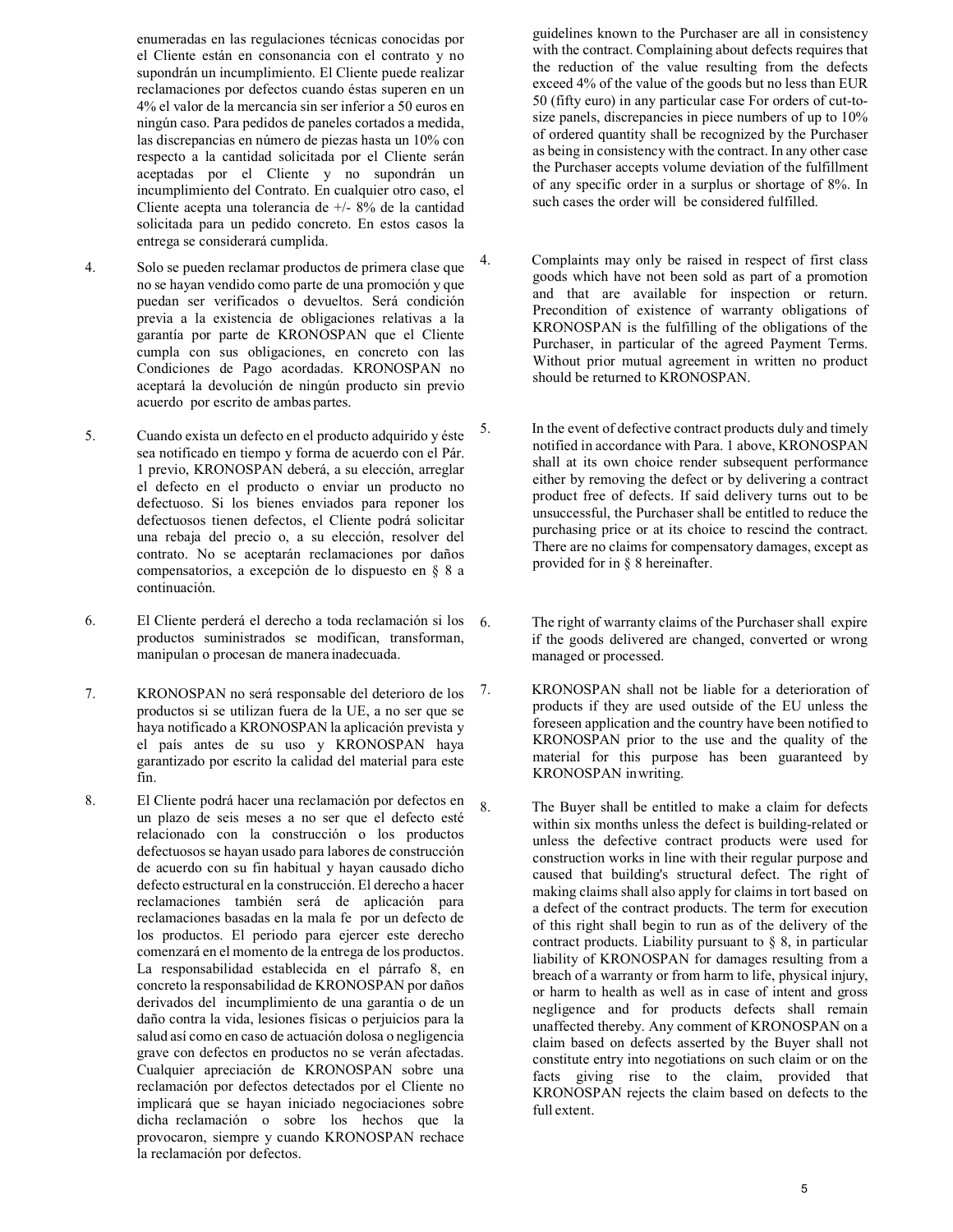9. Sujetas a las provisiones contractuales acordadas expresamente o a las disposiciones legales aplicables, las disposiciones previas constituyen la garantía de KRONOSPAN de forma exclusiva e integral. No existe ninguna más..

# § 7 Reserva de Dominio

- 1. De acuerdo con el Artículo 10 de la Ley 3/2004, de fecha 29 de diciembre, por la que se establecen medidas de lucha contra la morosidad en las operaciones comerciales, hasta el momento en que no se liquiden todos los créditos de KRONOSPAN, incluidos los créditos por gastos e intereses, resultantes de la relación comercial con el Cliente y las sociedades de su grupo de acuerdo con el Artículo 42 del Código de Comercio, KRONOSPAN conservará el dominio (propiedad) de los bienes adquiridos. En la medida en que KRONOSPAN acuerde con el Cliente el pago del precio de compra mediante cheques, pagarés y letras de cambio, la retención de dominio se ampliará hasta el cobro íntegro así como a cualquier reclamación al Cliente relacionada con una responsabilidad potencial de KRONOSPAN hacia terceros con derechos sobre dichos documentos negociables, y no expirará con la recepción de la cantidad indicada en dicho pagaré/cheque/letra de cambio.
- 2. En caso de transformación o remodelación del material suministrado sobre el que KRONOSPAN conserva el dominio (propiedad) en virtud del párrafo anterior, ni el Cliente ni terceros pasarán a ser los propietarios del nuevo producto. El propietario del producto creado será KRONOSPAN. En caso de transformación o remodelación de los productos vendidos por KRONOSPAN junto con material propiedad de otros proveedores, KRONOSPAN adquirirá la copropiedad del nuevo producto de manera proporcional tomando como base la relación entre el valor de la mercancía con reserva de dominio de KRONOSPAN (importe de la factura más I.V.A.) y el valor del resto de mercancía transformada en el momento de su transformación.
- 3. La transformación o remodelación deberá realizarse siempre asegurando la reserva de dominio de KRONOSPAN. Los bienes transformados servirán con su total valor como garantía de KRONOSPAN según lo establecido en el apartado anterior.
- 4. Cuando el Cliente vende productos sobre los que KRONOSPAN tiene reserva de dominio, independientemente de si han sido transformados en un nuevo producto con o sin materiales de otros proveedores, KRONOSPAN adquirirá los derechos sobre los créditos del Cliente junto con todos los derechos accesorios. Si se venden productos en los que se han incluido productos sobre los que otro proveedor tiene reserva de dominio, KRONOSPAN adquirirá dicho dominio sobre los créditos del Cliente de manera proporcional al valor de los productos de KRONOSPAN. En los casos expuestos en este párrafo el Cliente deberá, bajo petición escrita de KRONOSPAN, notificar a sus deudores la transferencia de créditos en beneficio de KRONOSPAN de acuerdo con el Artículo 1,527 del Código Civil.
- 5. En caso de que los productos bajo reserva de dominio estén combinados o ensamblados de forma que no se

9. Subject to contractual provisions explicitly agreed on otherwise or compulsory legal provisions, the above provisions comprehensively and exclusively provide for the warranty obligations of KRONOSPAN. There are no further ones.

# § 7 Retention of Title

- 1. In accordance with Article 10 of Law 3/2004, dated 29 December, on payment of commercial obligation, until such time as all receivables of KRONOSPAN, including receivables for expenses and interest, from the business relationship with the Purchaser and the persons associated with the Purchaser in the sense Article 42 of the Code of Commerce have been paid KRONOSPAN shall retain title (ownership) to the purchased goods. To the extent KRONOSPAN agrees with the Purchaser on payment of the purchasing price on the basis of cheques, promissory notes and bills of exchange, the retention of title shall also extend to the encashment as well as any claims against the Purchaser in connection with a potential liability of KRONOSPAN towards respective third parties holding rights in such negotiable documents and does not expire with the receipt of the amount stated in such promissory note / cheque / bill of exchange.
- 2. In case of processing or reshaping of delivered goods over which KRONOSPAN has retained title (ownership) by virtue of the preceding paragraph, the Purchaser or third parties shall not become owners of the new chattel (product) . Owner of the newly created chattel shall become KRONOSPAN. In case the goods are processed or reshaped together with goods, owned by other suppliers, KRONOSPAN shall acquire co-ownership in the new product with ideal parts which correspond to the value of the nested goods of KRONOSPAN in the proportion of the value of the goods under retention of title (invoice amount plus value added tax) to the other processed goods at the time of processing.
- 3. The processing or reshaping shall be always performed only with reserving the security rights of KRONOSPAN. The processed goods shall serve with its total value as a security of the taking stated in the preceding paragraph.
	- In the case where the Purchaser sell goods under reservation of title by KRONOSPAN, irrespectively whether the goods have been processed in new product with or without goods owned by other suppliers, KRONOSPAN shall acquire to the full extend the rights over receivables of the Purchaser together with all accessories. In case that there are goods under reservation of title by other supplier have been included in the sold goods, KRONOSPAN shall acquire such part of the rights over receivables of the Purchaser as corresponds to the value of his goods. In the cases of this paragraph the Purchaser shall be obliged upon the written request by KRONOSPAN to notify his debtors for the transfer of receivables to the benefit of KRONOSPAN under Article 1,527 of the Civil Code.
- 5. In case the goods under reservation of title are inseparably assembled or mixed with goods of other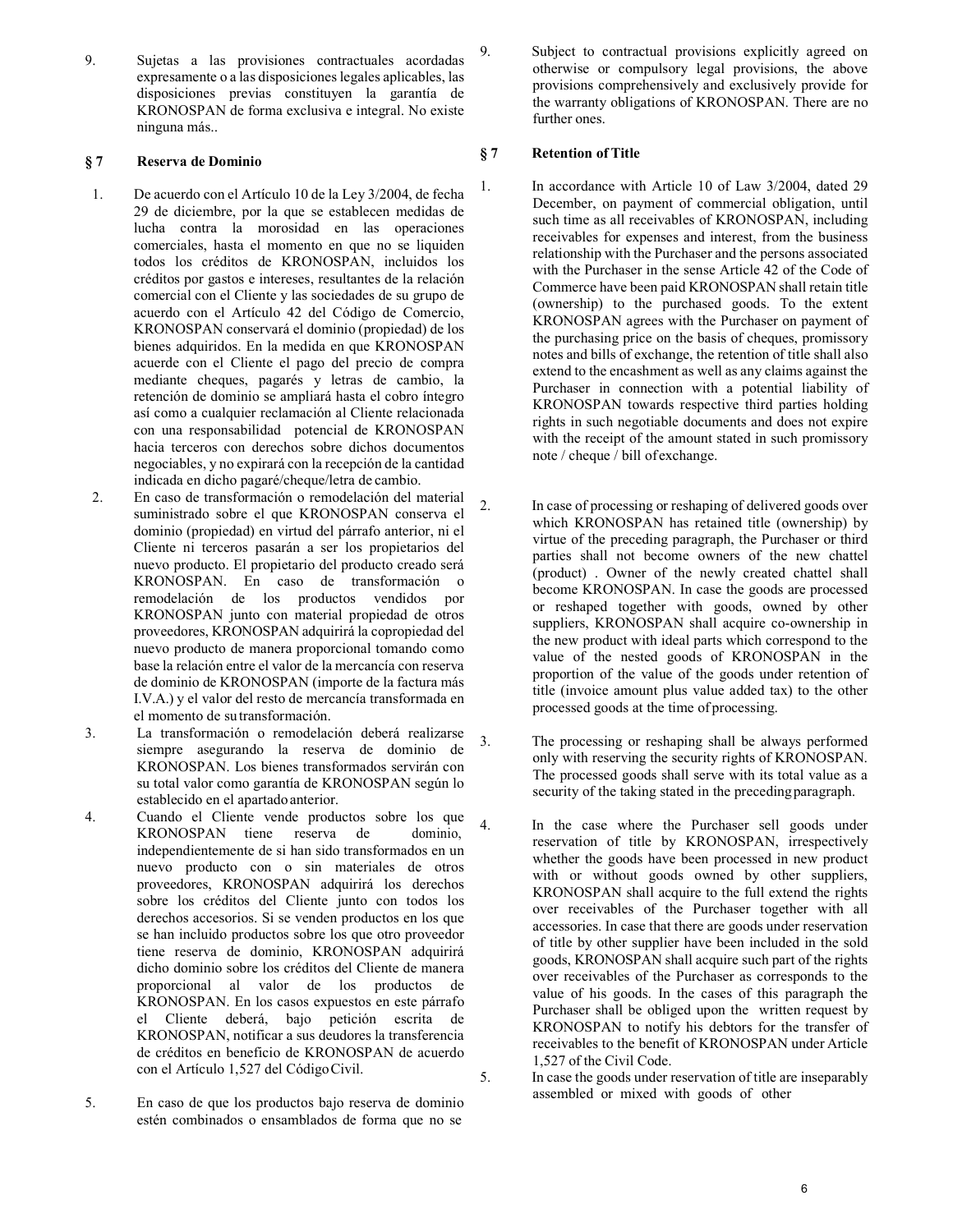puedan separar de los bienes de otros proveedores, KRONOSPAN adquirirá la copropiedad del nuevo producto en proporción al valor de los productos bajo reserva de dominio (importe de factura más I.V.A.) y de los demás productos procesados en la transformación.

- 6. Si la combinación o ensamblaje se realiza de manera que los productos bajo reserva de dominio de KRONOSPAN pasarán a ser componentes esenciales del nuevo producto, KRONOSPAN adquirirá la copropiedad del nuevo producto en la proporción indicada anteriormente
- 7. El Cliente almacenará la parte en copropiedad de KRONOSPAN de forma gratuita. En caso de que no haya ningún traspaso de dominio tal y como se entiende en este apartado, el Cliente traspasará a KRONOSPAN su futura propiedad o copropiedad sobre el nuevo producto en la proporción anteriormente indicada a modo de garantía.
- 8. El Cliente estará autorizado a vender los productos de KRONOSPAN en el curso ordinario de sus negocios. Los créditos por ventas del Cliente u otros créditos por la venta de los productos se entenderán cedidos a KRONOSPAN como forma de garantía por su valor total y sus derechos accesorios independientemente de si los productos de KRONOSPAN se han suministrado habiendo sido o no transformados, remodelados, combinados o ensamblados, y si el proceso se ha realizado o no con productos de terceros proveedores del Cliente. Si otro proveedor puede reclamar legalmente reserva de dominio de los créditos del Cliente, éste cede a KRONOSPAN dichos créditos hasta el límite de la reserva de dominio de KRONOSPAN sobre los bienes vendidos.
- 9. Si los créditos del Cliente derivados de la venta de productos de KRONOSPAN bajo reserva de dominio o de productos sobre los que KRONOSPAN ostenta la copropiedad se depositan en una cuenta corriente, el Cliente cede a KRONOSPAN la reclamación del saldo por la suma de las reclamaciones de KRONOSPAN.
- 10. Hasta su cancelación, el Cliente puede reclamar los créditos cedidos. En caso de haber motivo legítimo, como ausencia de pago, cese en los pagos, declaración de concurso de acreedores u otras circunstancias que pongan en peligro el cumplimiento del Contrato, la autorización al Cliente para reclamar los créditos podrá ser cancelada por KRONOSPAN. En este caso el Cliente estará obligado, entre otras cosas, a identificar inmediatamente los productos como propiedad de KRONOSPAN para que terceras partes puedan identificarlos como tales.
- 11. El Cliente tiene que proporcionar a KRONOSPAN una lista detallada de todos los bienes bajo reserva de dominio (también si han sido procesados) junto con una lista de los créditos cedidos por la venta de productos indicando el nombre del tercer deudor. Independientemente de lo anterior, representantes de KRONOSPAN pueden realizar inspecciones en las dependencias del Cliente en cualquier momento, así como pedir y examinar la documentación necesaria en relación con ello en horas laborables.

suppliers, KRONOSPAN shall acquire co-ownership in the new product in the proportion of the value of the goods under reservation of title (invoice amount plus value added tax) to the other processed goods at the time of processing.

- 6. If the assembly or mixture is made in such a way that the goods of KRONOSPAN under retention of title become essential parts of a new product, KRONOSPAN shall acquire co-ownership in the new product in the aforesaid proportion.
- 7. The Purchaser shall store the respective share of coownership of KRONOSPAN free of charge. In the case no acquisition of ownership in the sense of this section commences, the Purchaser already now assigns its future ownership or co-ownership in the new product in aforesaid proportion to KRONOSPAN by way of security.
- 8. The Purchaser shall be entitled to sell the goods of KRONOSPAN in the ordinary course of business. The receivables of the Purchaser from selling or other receivables substituting the goods shall already now be assigned to KRONOSPAN by way of security in their full amount with all ancillary rights irrespective whether the goods of KRONOSPAN have been delivered with or without processing, reshaping, assembling or mixing and whether KRONOSPAN's goods have been processed, reshaped, assembled or mixed with goods of other third party suppliers. If another supplier is entitled to lawfully claim extended reservation of title concerning receivables of the Purchaser, the Purchaser shall assign to KRONOSPAN the receivables concerned to the extent of the reservation of title of KRONOSPAN to the sold goods.

9. If the receivables of the Purchaser from selling the goods of KRONOSPAN under reservation of title or of goods in which KRONOSPAN holds co-ownership are put in a current account the Purchaser already now shall assign to KRONOSPAN its payment claim in the amount of the respectively acknowledged balance covering the amount of the claims of KRONOSPAN

- 10. Until cancelled, the Purchaser is entitled to collect the assigned claims. Out of legitimate reason, like default in payment or cessation of payment of the Purchaser, initiation of insolvency proceedings or other jeopardy to the satisfaction of the contract, the authorization of the Purchaser to collect the receivables may be cancelled by KRONOSPAN. In this case the Purchaser shall be obliged among others to immediately label the reserved goods as property of KRONOSPAN in appropriate manner recognizable for each third party.
- 11. The Purchaser is obliged to provide KRONOSPAN with a detailed list of any reserved goods also to the extent that they are processed as well as a list of assigned receivables with naming of the third party debtors. Irrespective thereof, representatives of KRONOSPAN shall always be entitled to conduct appropriate examinations with the Purchaser and demand and inspect the documents necessary in this connection during normal working hours.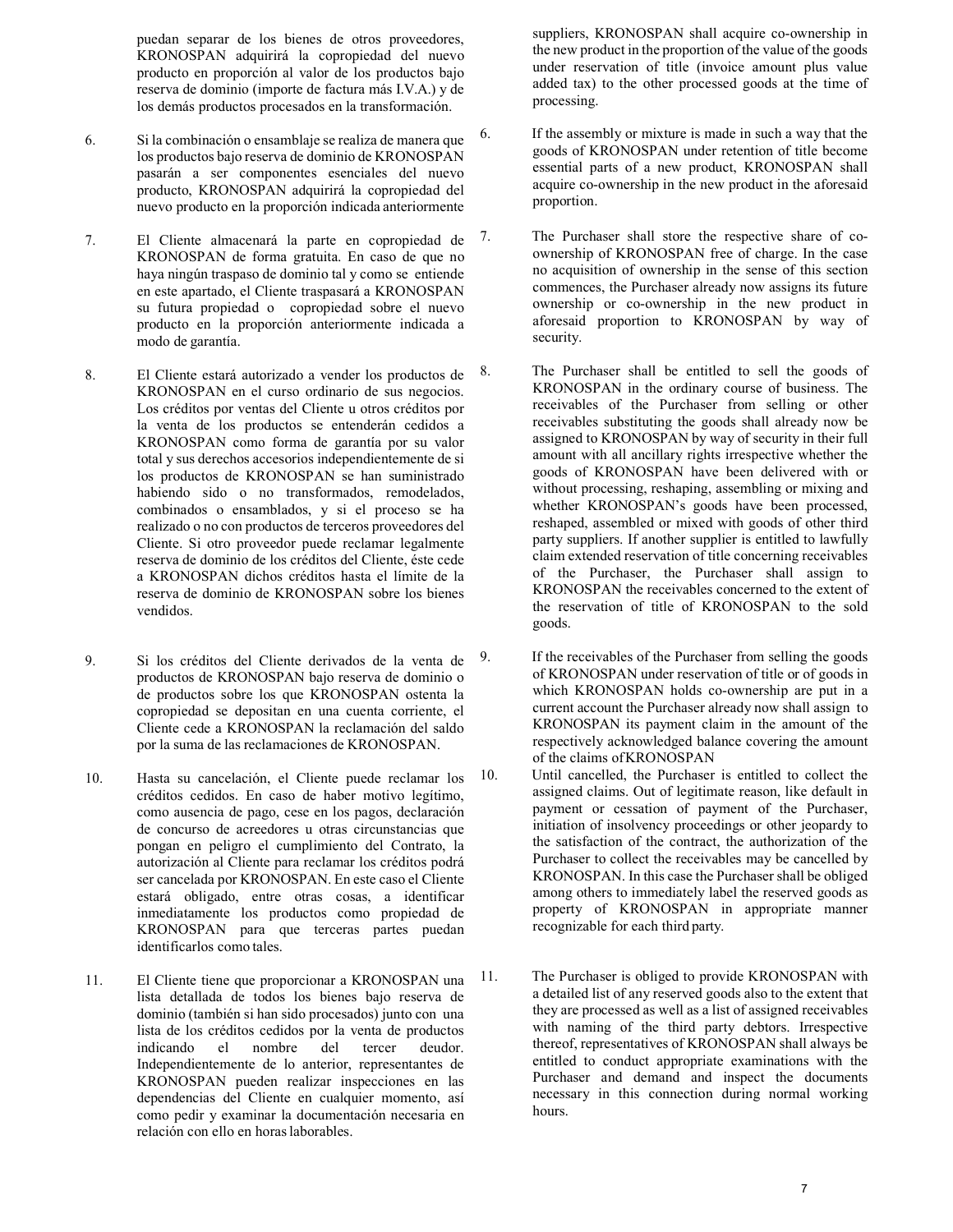- 12. El Cliente asume el riesgo de la mercancía enviada por KRONOSPAN. Deberá guardar la mercancía con el cuidado propio de un comerciante diligente y asegurarla frente a los riesgos habituales, tales como daño, pérdida, robo, incendio, etc. El Cliente cede a KRONOSPAN cualquier reclamación al asegurador en caso de daños, en particular sobre la cantidad correspondiente al precio de compra de los productos sujetos a esta reserva de dominio con el máximo rango posible. En el caso de que el asegurador no cubra todo el daño, el Cliente seguirá obligado a pagar a KRONOSPAN la diferencia hasta el valor de la mercancía destruida o dañada (importe factura más I.V.A.).
- 13. El Cliente no podrá pignorar u otorgar garantía sobre los productos bajo reserva de dominio. El Cliente tendrá que informar a KRONOSPAN sin dilación de cualquier suceso relacionado con los productos que siguen siendo titularidad de KRONOSPAN y está obligado a realizar todos sus esfuerzos y llevar a cabo todas las acciones legales a su alcance para proteger la reserva de dominio acordada y hacer la transferencia previa efectiva. El Cliente es responsable de todos los costes de una acción en los tribunales y/o fuera de los mismos.
- 14. KRONOSPAN tiene que liberar garantías si y en la medida en que el valor estimado de la garantía sobrepase los créditos totales de KRONOSPAN que deben ser garantizados en un porcentaje fijo de un 50%.

## § 8 Limitaciones de Responsabilidad

- 1. KRONOSPAN estará exento de toda responsabilidad, independientemente de la causa jurídica, a no ser que los daños respondan a la intencionalidad o negligencia grave de KRONOSPAN o al incumplimiento de las obligaciones esenciales de KRONOSPAN, y siempre que dichas obligaciones resulten de la naturaleza del contrato y sean esenciales para la consecución del objeto del contrato. En tal caso, la responsabilidad de KRONOSPAN se limitará a los daños directos causados. La responsabilidad imperativa por productos defectuosos se mantendrá inalterada. Cualquier preclusión o limitación de responsabilidad de KRONOSPAN también será de aplicación a la responsabilidad individual de sus empleados, personal, representantes y personas auxiliares.
- 2. En la medida en la que ello no se oponga a la ley, el Cliente será el único y exclusivo responsable según lo previsto en cualquier norma que resulte de aplicación y deberá defender, indemnizar y mantener indemne de cualquier responsabilidad a KRONOSPAN y sus administradores, directivos, empleados y agentes, de todas las reclamaciones, demandas, querellas, acciones legales, reclamación y/o exigencias de responsabilidad, relacionadas con los derechos de los consumidores, defectos del producto y seguridad de los productos, todo ello por cualquier daño, pérdida, coste y/o gasto (incluidos los honorarios y gastos legales). En caso de que KRONOSPAN se vea obligado a retirar productos o envíe una alerta por defecto de los productos, el Cliente hará todo lo posible por dar soporte a
- 12. The Purchaser bears the risk for the goods delivered by KRONOSPAN. It shall be obliged to keep the goods with the due care of a proper merchant and fully insure them against usual risks, like damage, loss, theft, fire etc. to usual terms and common extend. The Purchaser herewith assigns to KRONOSPAN any claim against the insurer for the case of damages namely an amount corresponding to the purchasing price of goods delivered under retention of title with the highest possible priority. To the extent that the insurer does not cover the total damage, the Purchaser is obliged to pay KRONOSPAN the difference up to the value of the destroyed or damaged goods (invoice amount plus value added tax).
- 13. The Purchaser shall not have the right to pledge or transfer of title for security purposes over the goods delivered under reservation of title. The Purchaser has to inform KRONOSPAN without delay of any event concerning the title of KRONOSPAN and be obliged to use best efforts and perform all necessary and possible legal actions in order to render the agreed reservation of title and the preassignment effective. The Purchaser shall be liable for all cost of an intervention in court and / or out of court.
- 14. KRONOSPAN is obliged to release collaterals in their dutiful discretion, if and to the extent that the estimated value of the collateral exceeds the total receivables of KRONOSPAN to be secured respectively, permanently by 50 %.

## § 8 Restrictions on liability

- 1. KRONOSPAN shall bear no liability irrespectively of the legal ground except if damages are caused due to intent or gross negligence of KRONOSPAN or if material duties are breached by KRONOSPAN, such duties resulting from the nature of the contract and being of essential importance for the attainment of the purpose of the contract. In such case KRONOSPAN's liability shall be limited to the caused direct damages only. Imperative statutory product liability shall remain unaffected. Any preclusion or limitation of KRONOSPAN's liability shall also apply for the personal liability of KRONOSPAN's employees, staff members, representatives, and auxiliary persons.
- 2. To the extent permitted by law the Purchaser shall bear solely any responsibility provided in any applicable law and shall defend, fully indemnify and hold harmless KRONOSPAN and its directors, officers, employees and agents from and against any and all claims, demands, suits, actions, causes of action and/or liability, of any kind whatsoever related to consumer rights, product defects and safety of the products for damages, losses, costs and/or expenses (including legal fees and disbursements). In the event KRONOSPAN is caused to call back or send a warning notice due to a defect in the contract products, the Purchaser shall use its best efforts to support KRONOSPAN and take part in all measures that KRONOSPAN deems reasonable and appropriate or imposed by the competent authorities; in particular, the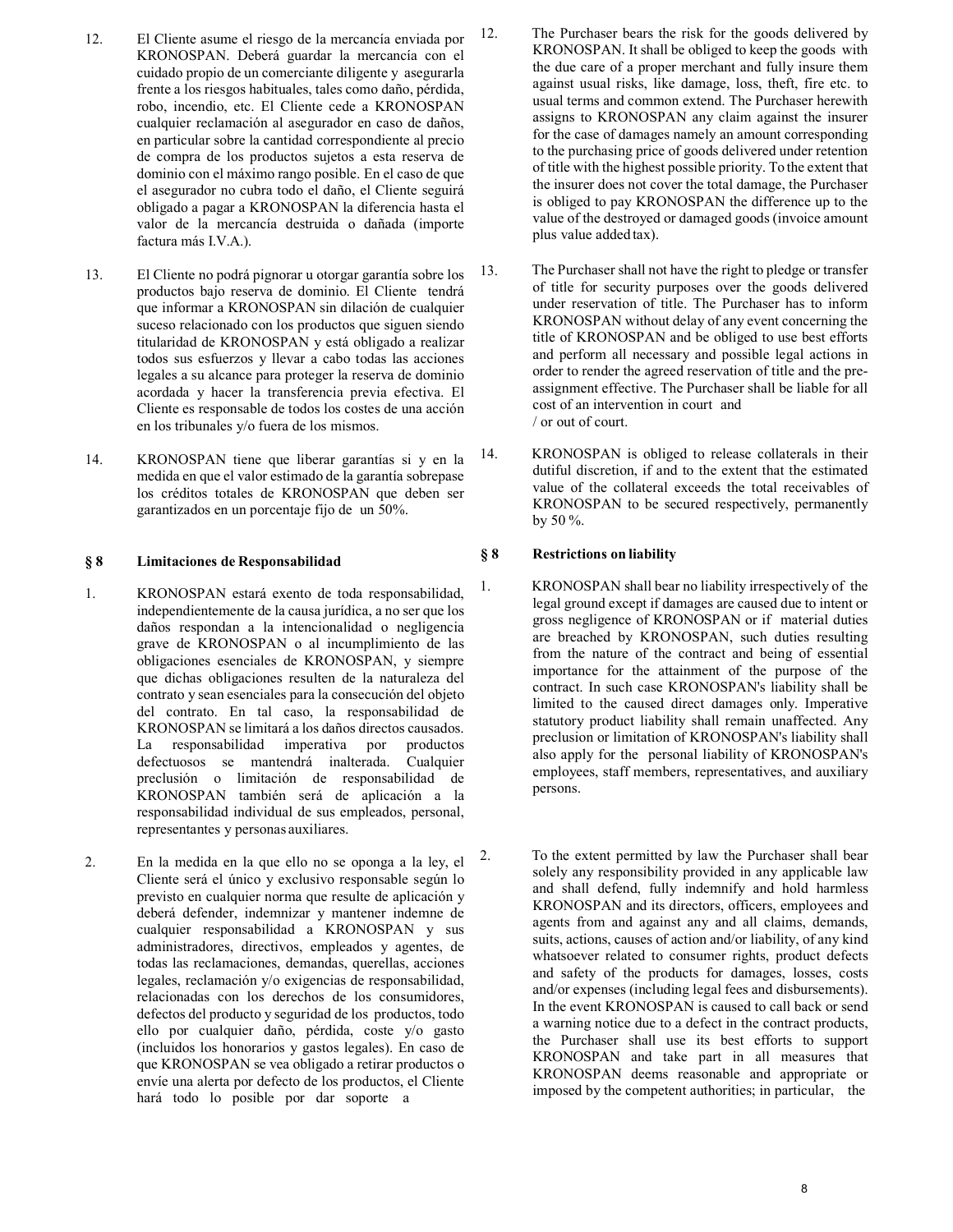KRONOSPAN y participar en todas las medidas que KRONOSPAN considere razonables y apropiadas o sean impuestas por las autoridades competentes; en concreto, el Cliente buscará y recopilará los datos necesarios del cliente que reclame. El Cliente asume los gastos de la retirada del producto o de la reclamación. Otras reclamaciones de KRONOSPAN no se verán afectadas por este motivo. El Cliente tiene que notificar a KRONOSPAN por escrito sin dilación los posibles riesgos relacionados con el uso de los productos de los que tenga conocimiento, así como cualquier posible defecto de éstos. En caso de conflicto con las disposiciones legales referentes a la responsabilidad del Cliente dispuestas anteriormente, el Cliente tendrá que compensar a KRONOSPAN por todos los costes y/o gastos (incluidos los honorarios y gastos legales) que tendrían que haber sido pagados por el Cliente en virtud de lo pactado anteriormente.

# § 9 Legislación Aplicable, Lugar de Cumplimiento

- 1. Los presentes Términos y Condiciones Generales estarán regidos y serán interpretados de acuerdo con la legislación española. Quedará excluida la aplicación de la Convención de la ONU en materia de Contratos de Compraventa Internacional de Mercaderías y demás normativa al respecto de la ONU.
- 2. Todos los conflictos que surjan en relación con las Condiciones serán sometidos a los tribunales de la jurisdicción de Burgos (España).

## § 10 Miscelánea

- 1. El hecho de que alguna parte de los presentes Términos y Condiciones Generales resulte inválida o inaplicable no invalidará ninguna otra disposición de los presentes Términos y Condiciones Generales; no obstante, las partes tratarán, mediante negociaciones de buena fe, reemplazar cualquier parte de los presentes Términos y Condiciones Generales que haya resultado ser inválida o inaplicable. En caso de que las Partes no consigan llegar a un acuerdo sobre la sustitución de una disposición, esto no afectará a la validez de las restantes partes de estos Términos y Condiciones Generales. Así mismo será de aplicación en caso de que haya un déficit de regulación.
- 2. El lugar de cumplimiento de todas las obligaciones de KRONOSPAN de cualquier obligación de entrega es la ciudad de Burgos (España).
- 3. Para que los cambios o desviaciones en las disposiciones anteriores entren en vigor requieren su formalización por escrito. Siendo esto mismo de aplicación a todo cambio en el formato escrito en sí mismo
- 4. En caso de que los presentes Términos y Condiciones Generales difieran del contrato individual, prevalecerán

Purchaser will find and establish the necessary customer data. The Purchaser shall bear the costs for the product recall or warning notice. Further claims of KRONOSPAN shall remain unaffected thereby. The Purchaser is obliged to inform KRONOSPAN in writing without delay about all possible risks in connection with the use of the contract products that become known to it, and any possible defects in the contract products. In case of conflict with imperative statutory provisions regarding the liability of the Purchaser provided hereinabove, the Purchaser shall fully compensate KRONOSPAN for all costs and/or expenses (including legal fees and disbursements) endured by KRONOSPAN, that would be reasonably endured by the Purchaser by virtue of the provisions hereinabove.

## § 9 Applicable law, Court of Venue

- 1. These General Terms and Conditions shall be governed by and construed in accordance with the common laws of the Kingdom of Spain Application of United Nations Convention on Contracts for the International Sale of Goods as well as the correspondent law of the United Nations shall be excluded.
- 2. All disputes arising in connection with the Conditions will be submitted to a court of Burgos (Spain).

## § 10 Other Provisions

- 1. If any part of these General Terms and Conditions is held to be invalid or unenforceable such determination shall not invalidate any other provision of these General Terms and Conditions; however, the contracting parties shall attempt, through negotiations in good faith, to replace any part of these General Terms and Conditions so held to be invalid or unenforceable. The failure of the Parties to reach an agreement on a replacement provision shall not affect the validity of the remaining part of these General Terms and Conditions. The same applies in case of a gap.
- 2. The city of Burgos (Spain) shall be deemed to be the place of execution of all obligations of KRONOSPAN arising from a delivery contract.
- 3. Changes or deviations to the preceding provisions require written form to become effective. This also applies to a change of the written form requirement itself.
- 4. In case these General Terms and Conditions diverge from the individual concluded contract, the provisions of